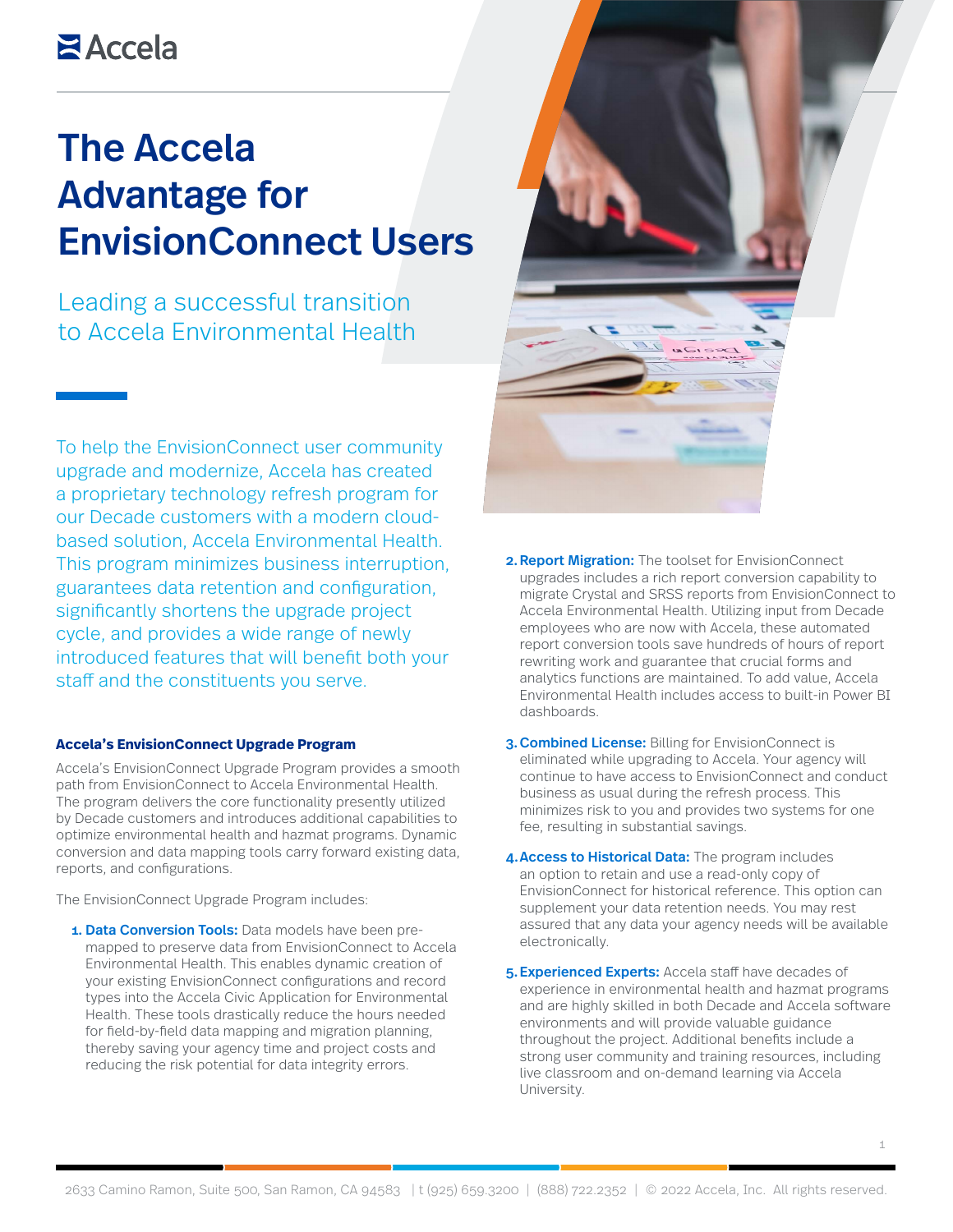# **E** Accela



# **Accela's Environmental Health Software**

A central element of the EnvisionConnect Upgrade Program is the Civic Application for Environmental Health, built on the Accela Civic Platform, which provides the essential foundation (security, search, workflow, reporting, etc.). This solution, built specifically for environmental health agencies, modernizes the application submission, plan review, inspection, payment, permit issuance, invoicing, and renewal processes. For Decade customers, an upgrade to Accela delivers benchmark EnvisionConnect capabilities while introducing transformative features, including:

### **A public web portal**

The public portal, Accela Citizen Access, is included and is a configurable web interface that empowers customers to submit applications and plan reviews, upload documents, make payments, and receive status updates 24/7.

#### **Rich workflow engine**

Behind the scenes, Accela's workflow engine can be configured to automate steps in the permitting process traditionally bogged down by manual coordination. Agency staff can easily see what information is still pending, or has already been collected and when, so that services can be delivered within mandated time frames, and with increased accuracy.

#### **Automatic notifications**

Also included are automatic notifications, so back-office staff no longer need to manually create notes and send emails about upcoming permit renewals, permit expiration dates, or corrective action notices – they can be configured to be delivered electronically. Notifications are stored in the system, not hidden in individual mailboxes.

#### **An intuitive field inspection app**

On the field inspection side, Accela Mobile drives the inspectors' workday via an intuitive mobile interface, consolidating paper files and checklists into the mobile platform of choice. Offline syncing is built in for areas with limited connectivity.